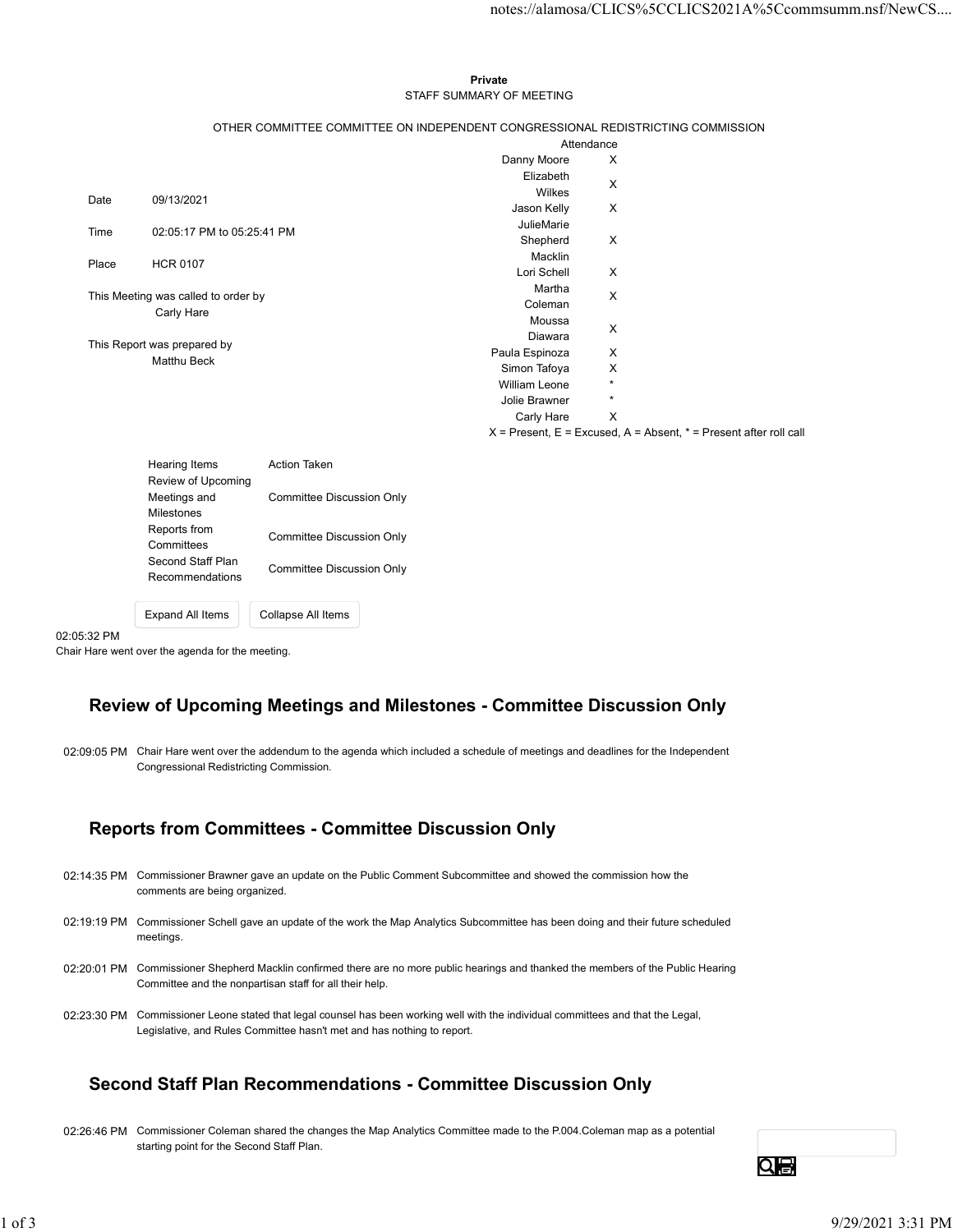- 02:48:55 PM Commissioners asked questions about the map and the process for moving forward with it as the recommendation for the Second Staff Plan.
- 03:03:56 PM Commissioners discussed likes and dislikes of the proposed Coleman plan map.
- 03:16:15 PM The commission discussed which districts they felt certain communities should be in.
- 03:22:40 PM Commissioners Wilkes, Tafoya, and Moore all asked that the motion to have staff use the P.004.Coleman map as a starting point be postponed until after the new Tafoya map is presented.
- 03:28:00 PM Commissioner Brawner motion for staff to use map P.004.Coleman as the starting point for the Second Staff Plan held over.
- 03:28:54 PM Commissioner Tafoya presented the map request, titled P.007 Tafoya Headwaters, he had made from staff at the previous commission meeting to the commission.

- 04:00:00 PM The commission began to discuss which map they would like to have the staff use as a starting point for the Second Staff Plan.
- 04:16:44 PM Commissioners Moore and Kelly called for a vote on the tabled motion.

|            |             |                                                                                                                                                                                                                                                                                                | 03:16:15 PM The commission discussed which districts they felt certain communities should be in.                                                                                                                                                                                                                                                                                                                                                                                                                                                                                                                                                                                                                                                                |                   |
|------------|-------------|------------------------------------------------------------------------------------------------------------------------------------------------------------------------------------------------------------------------------------------------------------------------------------------------|-----------------------------------------------------------------------------------------------------------------------------------------------------------------------------------------------------------------------------------------------------------------------------------------------------------------------------------------------------------------------------------------------------------------------------------------------------------------------------------------------------------------------------------------------------------------------------------------------------------------------------------------------------------------------------------------------------------------------------------------------------------------|-------------------|
|            |             |                                                                                                                                                                                                                                                                                                | 03:22:40 PM Commissioners Wilkes, Tafoya, and Moore all asked that the motion to have staff use the P.004.Coleman map as a starting<br>point be postponed until after the new Tafoya map is presented.                                                                                                                                                                                                                                                                                                                                                                                                                                                                                                                                                          |                   |
|            |             |                                                                                                                                                                                                                                                                                                | 03:28:00 PM Commissioner Brawner motion for staff to use map P.004.Coleman as the starting point for the Second Staff Plan held over.                                                                                                                                                                                                                                                                                                                                                                                                                                                                                                                                                                                                                           |                   |
|            |             | commission meeting to the commission.                                                                                                                                                                                                                                                          | 03:28:54 PM Commissioner Tafoya presented the map request, titled P.007 Tafoya Headwaters, he had made from staff at the previous                                                                                                                                                                                                                                                                                                                                                                                                                                                                                                                                                                                                                               |                   |
|            |             |                                                                                                                                                                                                                                                                                                | 03:44:13 PM The Commission discussed the map presented by Commissioner Tafoya.                                                                                                                                                                                                                                                                                                                                                                                                                                                                                                                                                                                                                                                                                  |                   |
|            |             |                                                                                                                                                                                                                                                                                                | 04:00:00 PM The commission began to discuss which map they would like to have the staff use as a starting point for the Second Staff Plan.                                                                                                                                                                                                                                                                                                                                                                                                                                                                                                                                                                                                                      |                   |
|            |             |                                                                                                                                                                                                                                                                                                | 04:16:44 PM Commissioners Moore and Kelly called for a vote on the tabled motion.                                                                                                                                                                                                                                                                                                                                                                                                                                                                                                                                                                                                                                                                               |                   |
|            | 04:28:10 PM | Motion<br>Moved<br>Seconded<br>Martha<br>Coleman<br>Moussa<br>Diawara<br>Paula<br>Espinoza<br>Jason Kelly Yes<br>William<br>Leone<br>JulieMarie<br>Shepherd<br>Macklin<br>Danny<br>Moore<br>Lori Schell<br>Simon<br>Tafoya<br>Elizabeth<br>Wilkes<br>Jolie<br><b>Brawner</b><br>Carly Hare Yes | I move that the nonpartisan staff use map P.004. Coleman as the starting point for the Second Staff<br>Plan, which shall be modified by nonpartisan staff according to any guidelines/methodologies<br>/standards adopted by the Commission, and then the nonpartisan staff shall use its discretion to<br>modify the plan according to any recommendations made by the Commission or an individual<br>commissioner and the public comments received by the Commission, to the extent such<br>recommendations and public comments are consistent with any guidelines/methodologies<br>/standards adopted by the Commission.<br>Jolie Brawner<br>Yes<br>No<br>No<br>Yes<br>Yes<br>Yes<br>Yes<br>No<br>No<br>Yes<br>YES: 8 NO: 4 EXC: 0 ABS: 0 FINAL ACTION: PASS |                   |
|            |             |                                                                                                                                                                                                                                                                                                | <b>QB</b>                                                                                                                                                                                                                                                                                                                                                                                                                                                                                                                                                                                                                                                                                                                                                       |                   |
| $2$ of $3$ |             |                                                                                                                                                                                                                                                                                                |                                                                                                                                                                                                                                                                                                                                                                                                                                                                                                                                                                                                                                                                                                                                                                 | 9/29/2021 3:31 PM |